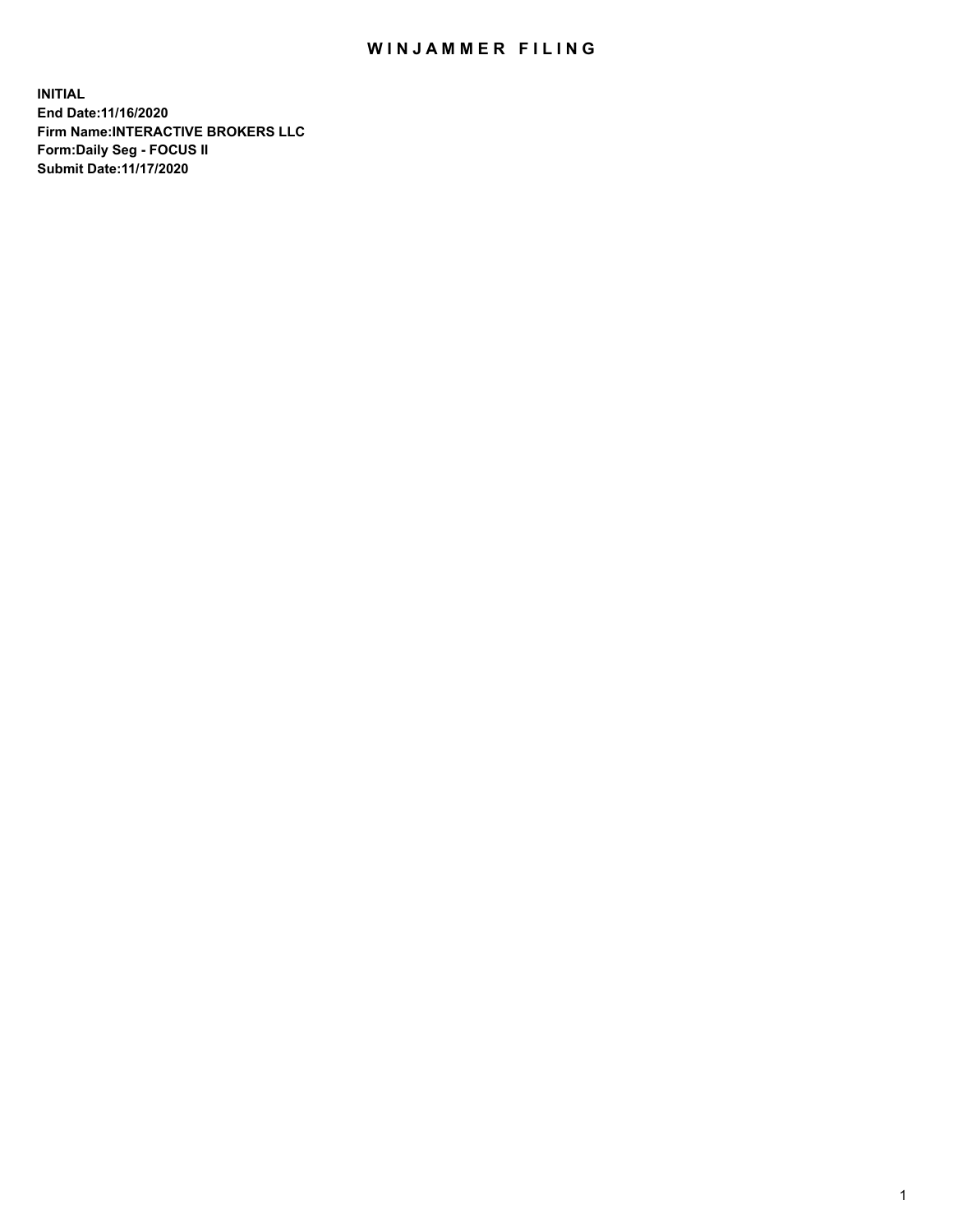**INITIAL End Date:11/16/2020 Firm Name:INTERACTIVE BROKERS LLC Form:Daily Seg - FOCUS II Submit Date:11/17/2020 Daily Segregation - Cover Page**

| Name of Company                                                                                                                                                                                                                                                                                                                | <b>INTERACTIVE BROKERS LLC</b>                                                                           |
|--------------------------------------------------------------------------------------------------------------------------------------------------------------------------------------------------------------------------------------------------------------------------------------------------------------------------------|----------------------------------------------------------------------------------------------------------|
| <b>Contact Name</b>                                                                                                                                                                                                                                                                                                            | James Menicucci                                                                                          |
| <b>Contact Phone Number</b>                                                                                                                                                                                                                                                                                                    | 203-618-8085                                                                                             |
| <b>Contact Email Address</b>                                                                                                                                                                                                                                                                                                   | jmenicucci@interactivebrokers.c<br>om                                                                    |
| FCM's Customer Segregated Funds Residual Interest Target (choose one):<br>a. Minimum dollar amount: ; or<br>b. Minimum percentage of customer segregated funds required:% ; or<br>c. Dollar amount range between: and; or<br>d. Percentage range of customer segregated funds required between:% and%.                         | $\overline{\mathbf{0}}$<br>$\overline{\mathbf{0}}$<br>155,000,000 245,000,000<br>0 <sub>0</sub>          |
| FCM's Customer Secured Amount Funds Residual Interest Target (choose one):<br>a. Minimum dollar amount: ; or<br>b. Minimum percentage of customer secured funds required:%; or<br>c. Dollar amount range between: and; or<br>d. Percentage range of customer secured funds required between:% and%.                            | $\overline{\mathbf{0}}$<br>$\overline{\mathbf{0}}$<br>80,000,000 120,000,000<br>00                       |
| FCM's Cleared Swaps Customer Collateral Residual Interest Target (choose one):<br>a. Minimum dollar amount: ; or<br>b. Minimum percentage of cleared swaps customer collateral required:% ; or<br>c. Dollar amount range between: and; or<br>d. Percentage range of cleared swaps customer collateral required between:% and%. | $\overline{\mathbf{0}}$<br>$\underline{\mathbf{0}}$<br>$\underline{0}$ $\underline{0}$<br>0 <sub>0</sub> |

Attach supporting documents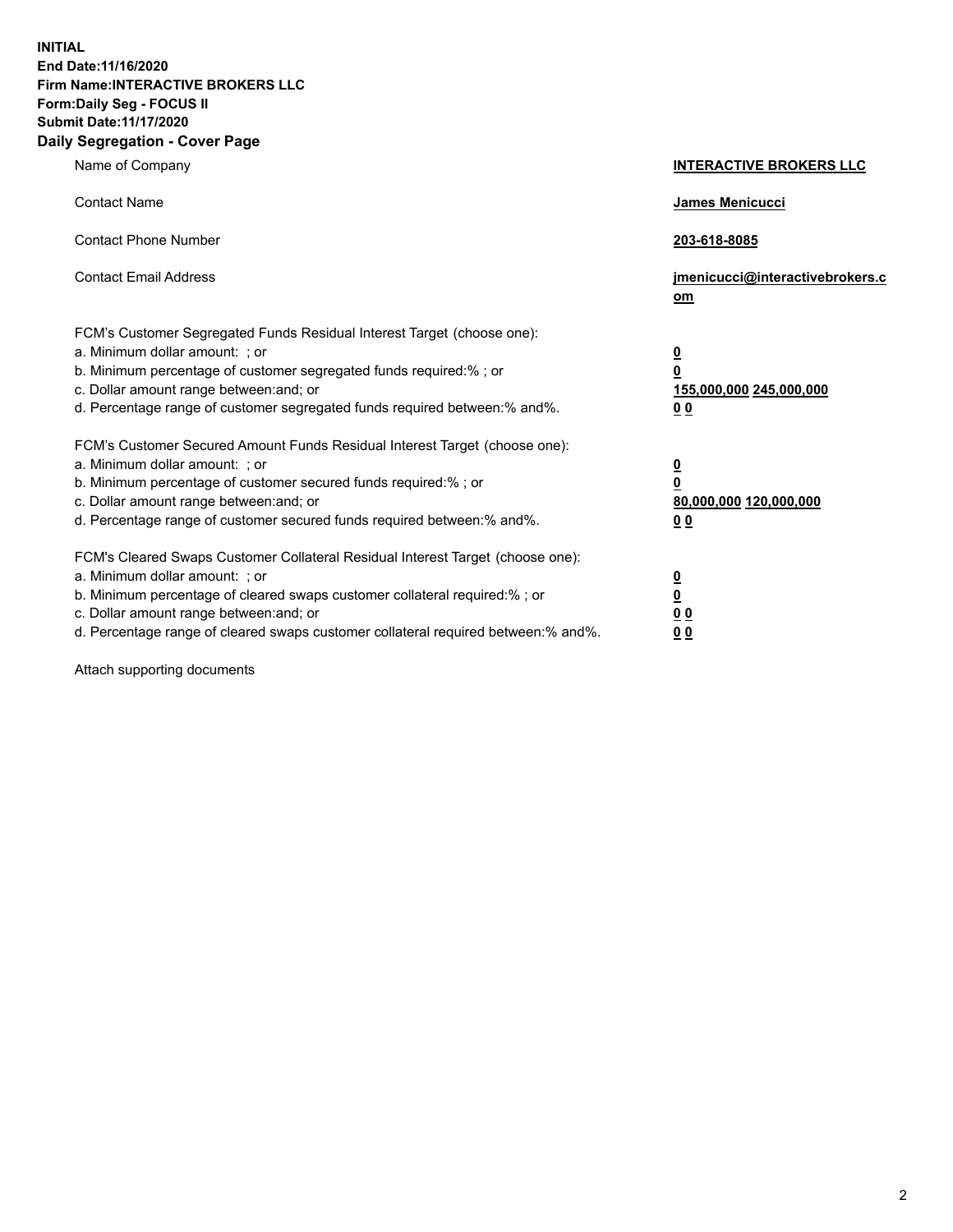**INITIAL End Date:11/16/2020 Firm Name:INTERACTIVE BROKERS LLC Form:Daily Seg - FOCUS II Submit Date:11/17/2020 Daily Segregation - Secured Amounts**

|     | Foreign Futures and Foreign Options Secured Amounts                                               |                                                        |
|-----|---------------------------------------------------------------------------------------------------|--------------------------------------------------------|
|     | Amount required to be set aside pursuant to law, rule or regulation of a foreign                  | $0$ [7305]                                             |
|     | government or a rule of a self-regulatory organization authorized thereunder                      |                                                        |
| 1.  | Net ledger balance - Foreign Futures and Foreign Option Trading - All Customers                   |                                                        |
|     | A. Cash                                                                                           | 589,771,861 [7315]                                     |
|     | B. Securities (at market)                                                                         | $0$ [7317]                                             |
| 2.  | Net unrealized profit (loss) in open futures contracts traded on a foreign board of trade         | 33,047,749 [7325]                                      |
| 3.  | Exchange traded options                                                                           |                                                        |
|     | a. Market value of open option contracts purchased on a foreign board of trade                    | 1,935,122 [7335]                                       |
|     | b. Market value of open contracts granted (sold) on a foreign board of trade                      | -904,802 [7337]                                        |
| 4.  | Net equity (deficit) (add lines 1. 2. and 3.)                                                     | 623,849,930 [7345]                                     |
| 5.  | Account liquidating to a deficit and account with a debit balances - gross amount                 | 4,779 [7351]                                           |
|     | Less: amount offset by customer owned securities                                                  | 0 [7352] 4,779 [7354]                                  |
| 6.  | Amount required to be set aside as the secured amount - Net Liquidating Equity                    | 623,854,709 [7355]                                     |
|     | Method (add lines 4 and 5)                                                                        |                                                        |
| 7.  | Greater of amount required to be set aside pursuant to foreign jurisdiction (above) or line<br>6. | 623,854,709 [7360]                                     |
|     | FUNDS DEPOSITED IN SEPARATE REGULATION 30.7 ACCOUNTS                                              |                                                        |
| 1.  | Cash in banks                                                                                     |                                                        |
|     | A. Banks located in the United States                                                             | 78,278,923 [7500]                                      |
|     | B. Other banks qualified under Regulation 30.7                                                    | 0 [7520] 78,278,923 [7530]                             |
| 2.  | Securities                                                                                        |                                                        |
|     | A. In safekeeping with banks located in the United States                                         | 499,917,000 [7540]                                     |
|     | B. In safekeeping with other banks qualified under Regulation 30.7                                | 0 [7560] 499,917,000 [7570]                            |
| 3.  | Equities with registered futures commission merchants                                             |                                                        |
|     | A. Cash                                                                                           | $0$ [7580]                                             |
|     | <b>B.</b> Securities                                                                              | $0$ [7590]                                             |
|     | C. Unrealized gain (loss) on open futures contracts                                               | $0$ [7600]                                             |
|     | D. Value of long option contracts                                                                 | $0$ [7610]                                             |
|     | E. Value of short option contracts                                                                | 0 [7615] 0 [7620]                                      |
| 4.  | Amounts held by clearing organizations of foreign boards of trade                                 |                                                        |
|     | A. Cash                                                                                           | $0$ [7640]                                             |
|     | <b>B.</b> Securities                                                                              | $0$ [7650]                                             |
|     | C. Amount due to (from) clearing organization - daily variation                                   | $0$ [7660]                                             |
|     | D. Value of long option contracts                                                                 | $0$ [7670]                                             |
|     | E. Value of short option contracts                                                                | 0 [7675] 0 [7680]                                      |
| 5.  | Amounts held by members of foreign boards of trade                                                |                                                        |
|     | A. Cash                                                                                           | 125,385,226 [7700]                                     |
|     | <b>B.</b> Securities                                                                              | $0$ [7710]                                             |
|     | C. Unrealized gain (loss) on open futures contracts                                               | 39,253,301 [7720]                                      |
|     | D. Value of long option contracts                                                                 | 1,935,122 [7730]                                       |
|     | E. Value of short option contracts                                                                | <mark>-904,802</mark> [7735] <u>165,668,847</u> [7740] |
| 6.  | Amounts with other depositories designated by a foreign board of trade                            | $0$ [7760]                                             |
| 7.  | Segregated funds on hand                                                                          | $0$ [7765]                                             |
| 8.  | Total funds in separate section 30.7 accounts                                                     | 743,864,770 [7770]                                     |
| 9.  | Excess (deficiency) Set Aside for Secured Amount (subtract line 7 Secured Statement               | 120,010,061 [7380]                                     |
|     | Page 1 from Line 8)                                                                               |                                                        |
| 10. | Management Target Amount for Excess funds in separate section 30.7 accounts                       | 80,000,000 [7780]                                      |
| 11. | Excess (deficiency) funds in separate 30.7 accounts over (under) Management Target                | 40,010,061 [7785]                                      |
|     |                                                                                                   |                                                        |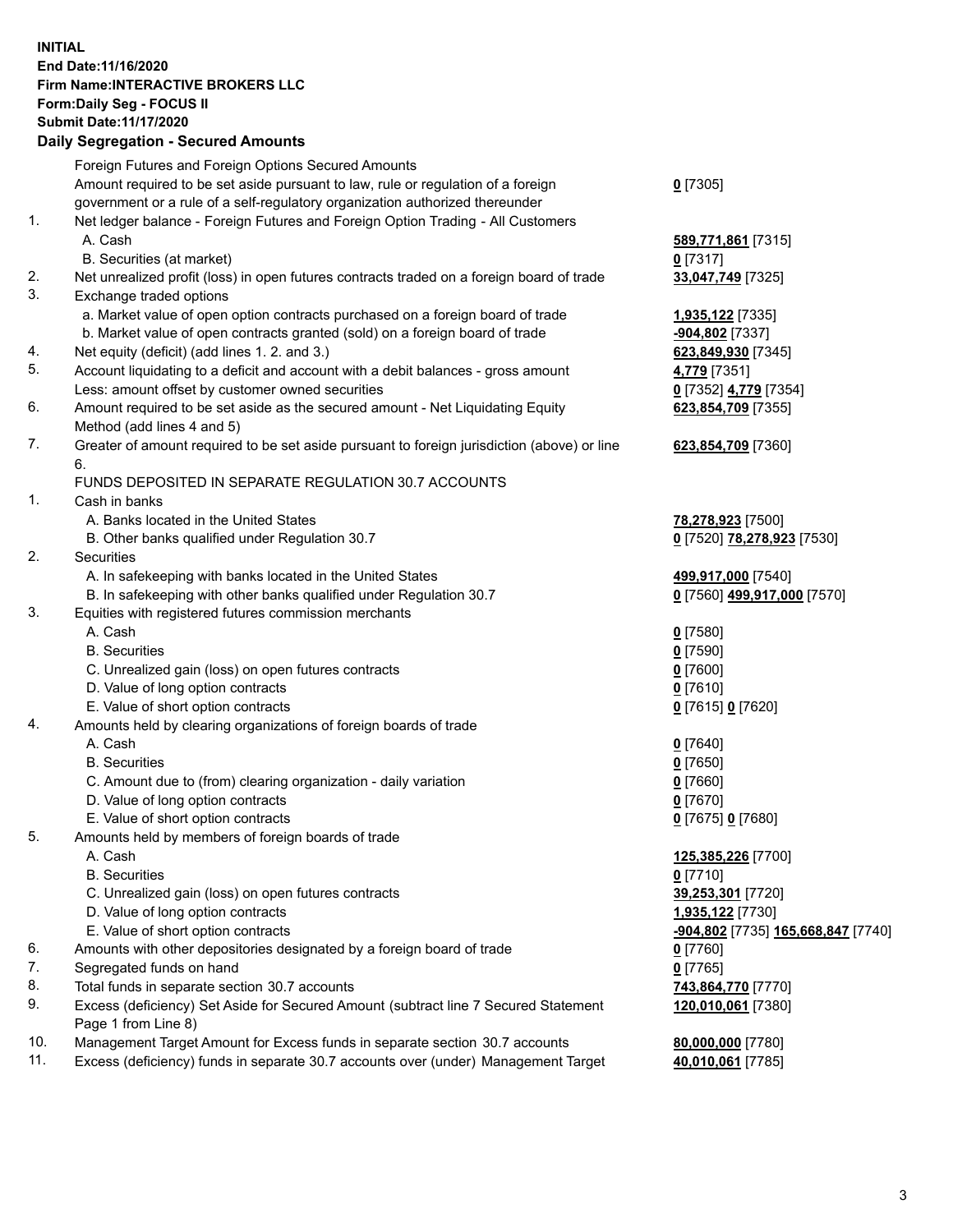**INITIAL End Date:11/16/2020 Firm Name:INTERACTIVE BROKERS LLC Form:Daily Seg - FOCUS II Submit Date:11/17/2020 Daily Segregation - Segregation Statement** SEGREGATION REQUIREMENTS(Section 4d(2) of the CEAct) 1. Net ledger balance A. Cash **5,558,421,549** [7010] B. Securities (at market) **0** [7020] 2. Net unrealized profit (loss) in open futures contracts traded on a contract market **39,382,458** [7030] 3. Exchange traded options A. Add market value of open option contracts purchased on a contract market **301,487,726** [7032] B. Deduct market value of open option contracts granted (sold) on a contract market **-269,872,554** [7033] 4. Net equity (deficit) (add lines 1, 2 and 3) **5,629,419,179** [7040] 5. Accounts liquidating to a deficit and accounts with debit balances - gross amount **5,932,681** [7045] Less: amount offset by customer securities **0** [7047] **5,932,681** [7050] 6. Amount required to be segregated (add lines 4 and 5) **5,635,351,860** [7060] FUNDS IN SEGREGATED ACCOUNTS 7. Deposited in segregated funds bank accounts A. Cash **1,329,987,774** [7070] B. Securities representing investments of customers' funds (at market) **2,506,921,025** [7080] C. Securities held for particular customers or option customers in lieu of cash (at market) **0** [7090] 8. Margins on deposit with derivatives clearing organizations of contract markets A. Cash **2,051,250** [7100] B. Securities representing investments of customers' funds (at market) **1,963,949,676** [7110] C. Securities held for particular customers or option customers in lieu of cash (at market) **0** [7120] 9. Net settlement from (to) derivatives clearing organizations of contract markets **-24,228** [7130] 10. Exchange traded options A. Value of open long option contracts **301,436,525** [7132] B. Value of open short option contracts **-269,940,484** [7133] 11. Net equities with other FCMs A. Net liquidating equity **0** [7140] B. Securities representing investments of customers' funds (at market) **0** [7160] C. Securities held for particular customers or option customers in lieu of cash (at market) **0** [7170] 12. Segregated funds on hand **0** [7150] 13. Total amount in segregation (add lines 7 through 12) **5,834,381,538** [7180] 14. Excess (deficiency) funds in segregation (subtract line 6 from line 13) **199,029,678** [7190] 15. Management Target Amount for Excess funds in segregation **155,000,000** [7194] 16. Excess (deficiency) funds in segregation over (under) Management Target Amount Excess **44,029,678** [7198]